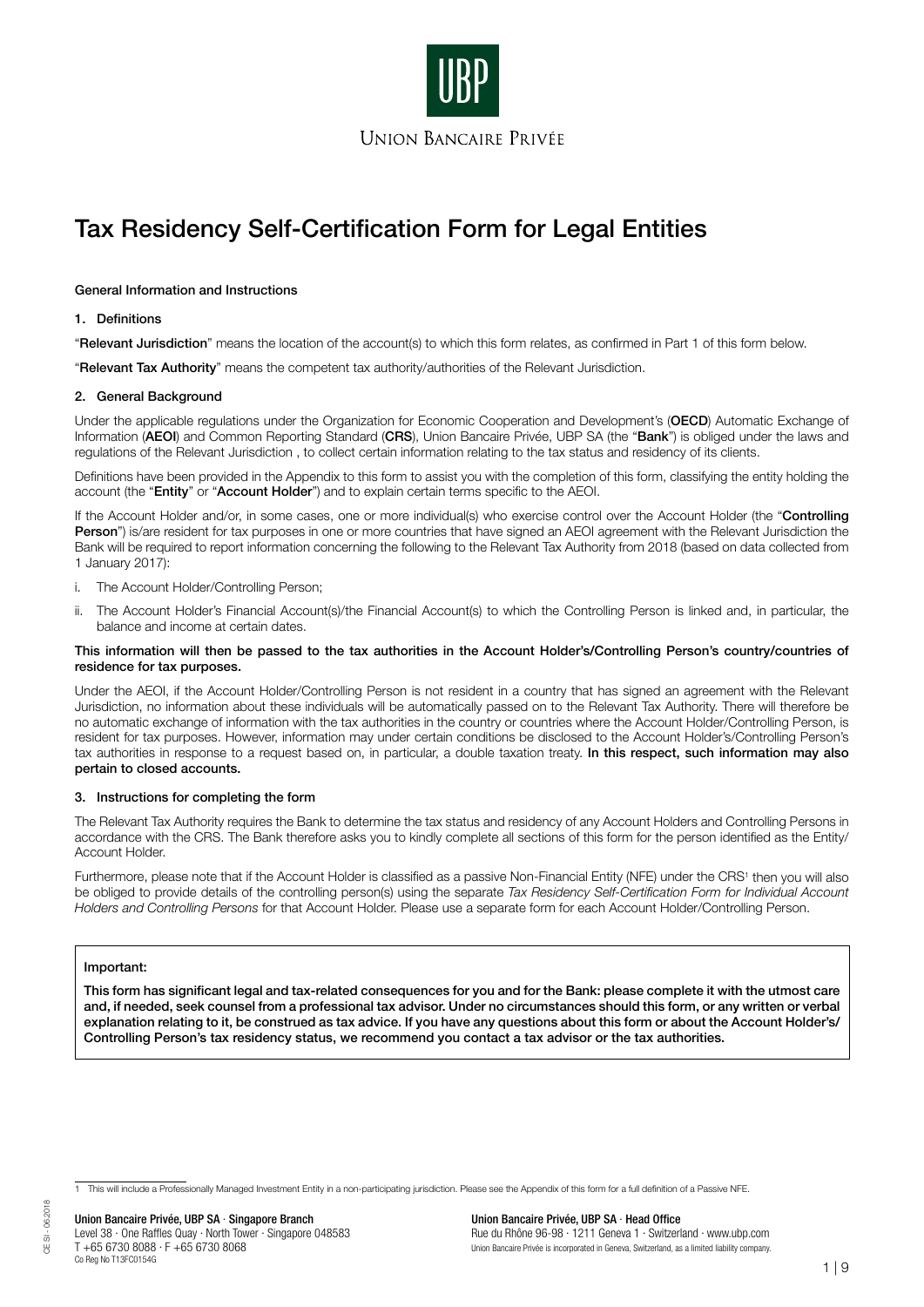

Furthermore, please note:

- Do not use this form if the Account Holder is an individual or a sole trader. In these cases, please complete and submit the Tax Residency Self-Certification Form for Individual Account Holders and Controlling Persons.
- If the individual Account Holder is a US taxpayer, or has other connections with the US, it may be a "Specified US Person" under US Internal Revenue Service (IRS) regulations and, if so, an IRS Form W-9 must also be completed along with the Statement of Tax Compliance.
- If the Account Holder's tax residency cannot be clearly established by application of the AEOI provisions, please note that the Bank will be obliged to report the Account Holder based on the indications of tax residence defined in the CRS. If the indications of tax residence show a connection to one or more Reportable Jurisdictions, the information about the Account Holder may be passed on to each of said jurisdictions.
- If the Account Holder is classified as a Passive NFE and the Bank has not been given the required self-certification for the Controlling Person(s), please note that the Bank will be obliged to report the Controlling Person(s) based on the indications of tax residence showing a link with one or more jurisdictions subject to reporting. Information about the Controlling Person(s) may then be sent to each of these jurisdictions.
- Should circumstances change and make the information contained in this form incorrect, please provide the Bank with a duly updated self-certification form within 30 days of such change in circumstances.

### Part 1 – Identification of the Account Holder

The Bank reserves the right to reject this form if it contains information that contradicts details in its possession.

Location of the account(s) opened with the Bank to which this form relates to (please list all that apply):

- A. Legal name
- B. Country of incorporation or organization
- C. Permanent residence address (do not use PO box or "care of" addresses unless these are registered on the commercial register)

| Address Line 1 |  |
|----------------|--|
| Address Line 2 |  |
| Zip Code       |  |
| Town/City      |  |
| Country        |  |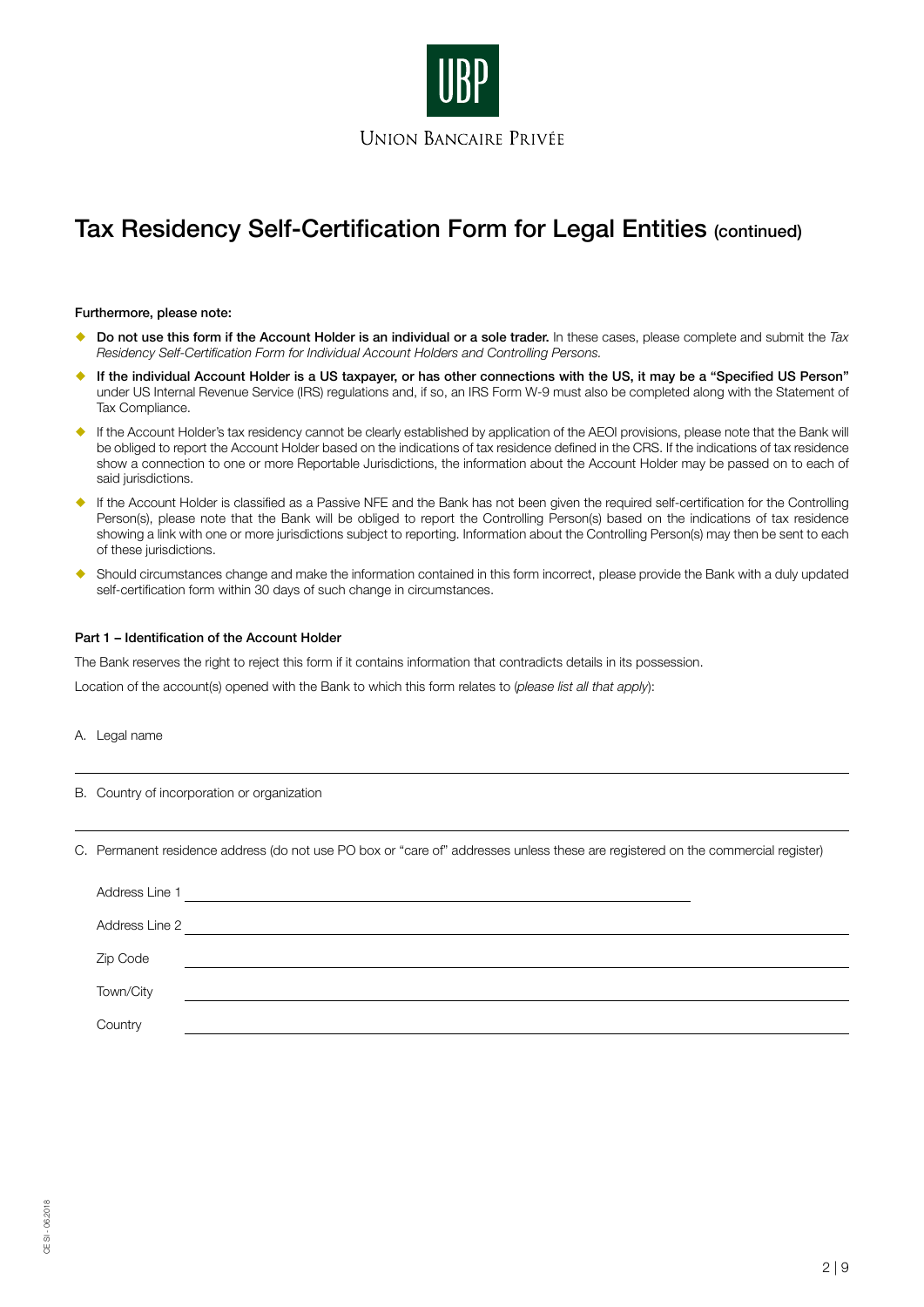

# Part 2 – Countries/Jurisdictions of residence for tax purposes and related Taxpayer IdentificationNumbers (TINs)

Please complete the following table stating (i) all countries/jurisdictions where the Account Holder is tax resident and (ii) the Account Holder's Taxpayer Identification Number (TIN), or equivalent number, for each country/jurisdiction indicated. It is mandatory to indicate all relevant countries/jurisdictions.

Each country/jurisdiction defines tax residence in accordance with its own rules. In this respect, the countries/jurisdictions concerned have provided information on the dedicated OECD Automatic Exchange Portal<sup>2</sup> about the rules for attaching an Entity to a tax residence within the country/jurisdiction in question. For a full definition of the term "Country/jurisdiction of tax residence" and any terms used below, please refer to the Appendix.

If the Account Holder is not resident for tax purposes in any country/jurisdiction (e.g. because it is fiscally transparent), please provide its place of effective management or the country/jurisdiction in which its principal office is located.

It the Account Holder is a trust without its own tax jurisdiction, please indicate the country/jurisdiction of tax residence of the trustee or trustees (if there are more than one) and leave the other two columns blank.

If it is not possible to specify a TIN in the table for each country/jurisdiction of tax residence, please indicate the reason in the right-hand column.

Reason A – The country/jurisdiction of tax residence specified does not issue TINs to its residents.

Reason B – The Account Holder/Controlling Person is unable to obtain a TIN or equivalent number or is in the process of being issued one (please explain why a TIN has not (yet) been obtained). If the TIN is in the process of being obtained, the TIN must be given to the Bank within 90 days.

Reason C – The TIN is not required (note: only select this reason if the domestic law of the relevant country/jurisdiction does not require the collection of the TIN issued by such country/jurisdiction).

|                | Country/jurisdiction of tax | <b>TIN</b> | If no TIN is provided, please state the reason (A, B or C).                                 |  |
|----------------|-----------------------------|------------|---------------------------------------------------------------------------------------------|--|
|                | residence <sup>3</sup>      |            | If you select Reason B, please explain why you have not (yet) been<br>able to obtain a TIN. |  |
| 1              |                             |            |                                                                                             |  |
|                |                             |            |                                                                                             |  |
|                |                             |            |                                                                                             |  |
|                |                             |            |                                                                                             |  |
| $\overline{c}$ |                             |            |                                                                                             |  |
|                |                             |            |                                                                                             |  |
|                |                             |            |                                                                                             |  |
|                |                             |            |                                                                                             |  |
|                |                             |            |                                                                                             |  |
| 3              |                             |            |                                                                                             |  |
|                |                             |            |                                                                                             |  |
|                |                             |            |                                                                                             |  |
|                |                             |            |                                                                                             |  |
|                |                             |            |                                                                                             |  |

By signing this form, I certify that the Account Holder/Controlling Person identified is resident for tax purposes only in the country(-ies)/jurisdiction(s) listed above.

CE SI - 06.2018

CE SI - 06.2018

If the Account Holder has more than three countries/jurisdictions of residence for tax purposes, please use and sign a separate page. This additional page will then form an integral component of this self-certification.

<sup>2</sup> The attachment rules for each country can be seen at the following link: https://www.oecd.org/tax/automatic-exchange/<br>3 If the Account Holder has more than three countries/jurisdictions of residence for tax purposes, ple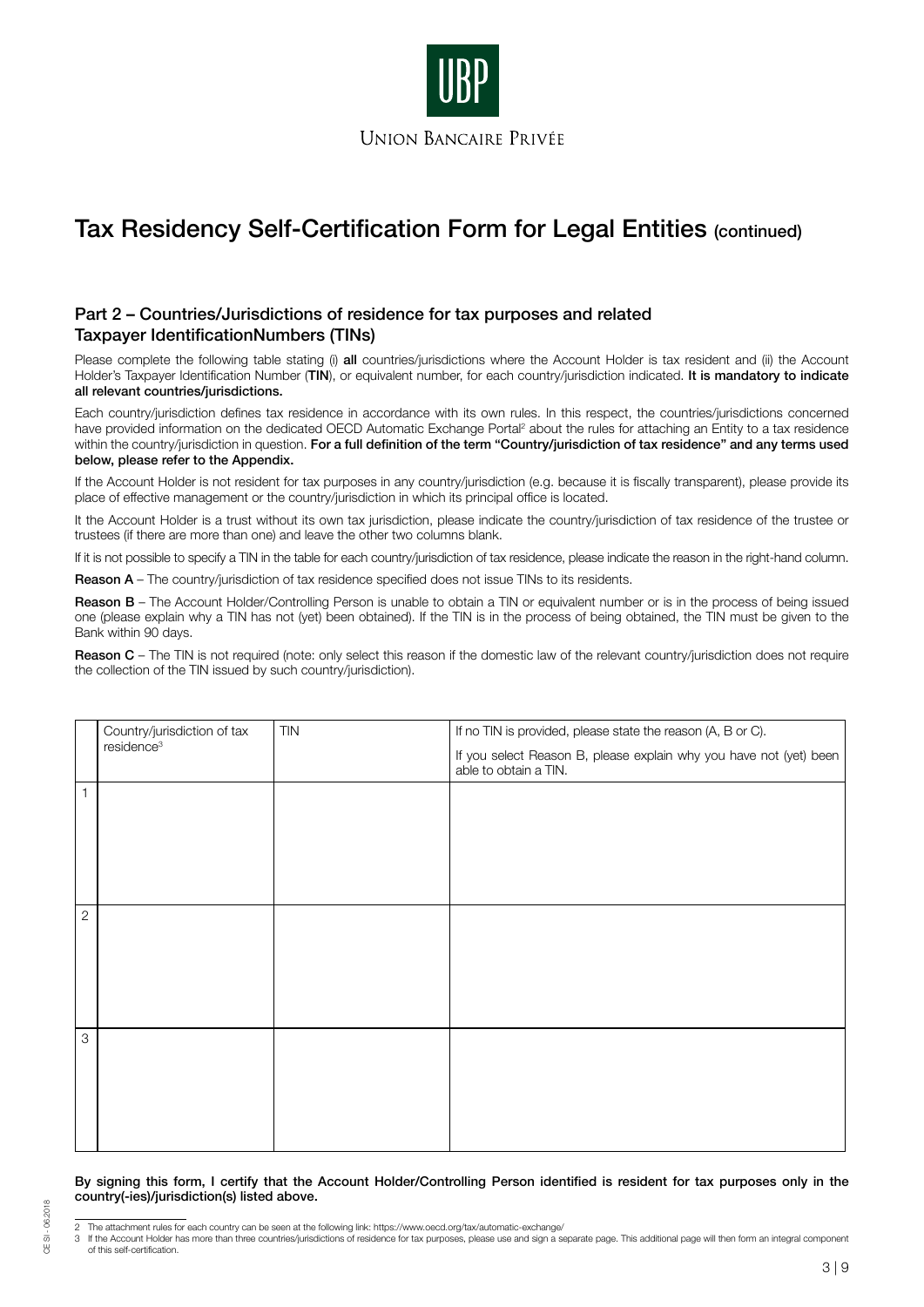

## Part 3 – Status

| a) Is the Entity a Professionally Managed Investment Entity (PMIE)?                                                                                                                                                                                                                                                                                                                                                                                                                                                                                                           |  |  |
|-------------------------------------------------------------------------------------------------------------------------------------------------------------------------------------------------------------------------------------------------------------------------------------------------------------------------------------------------------------------------------------------------------------------------------------------------------------------------------------------------------------------------------------------------------------------------------|--|--|
| In general, Entities that are typically treated as PMIEs include private investment vehicles and collective investment vehicles (e.g. private<br>investment companies, trusts, foundations or investment funds) that are professionally managed, e.g. because they have concluded<br>a discretionary asset management mandate with a Financial Institution (with the Bank or with an external asset manager). For the full<br>definition of the term "Professionally Managed Investment Entity" and any terms used below, please refer to the definitions<br>in the Appendix. |  |  |
| ⊿Yes                                                                                                                                                                                                                                                                                                                                                                                                                                                                                                                                                                          |  |  |
| If the Entity is resident in a Participating Jurisdiction <sup>4</sup> $\rightarrow$ <b>please complete Part 4</b><br>i)                                                                                                                                                                                                                                                                                                                                                                                                                                                      |  |  |
| If the Entity is resident in a Non-Participating Jurisdiction $\rightarrow$ please go straight to point (d) and complete the "Tax Residency<br>ii)<br>Self-Certification Form for Controlling Persons", or have it completed.                                                                                                                                                                                                                                                                                                                                                 |  |  |
| $\Box$ No $\rightarrow$ Please go to point (b)                                                                                                                                                                                                                                                                                                                                                                                                                                                                                                                                |  |  |
| b) Does the Entity come under the "Other types of financial institutions" category?                                                                                                                                                                                                                                                                                                                                                                                                                                                                                           |  |  |
| "Other types of financial institutions" include in particular Depository Institutions, Custodial Institutions, Managing Investment Entities and<br>Specified Insurance Companies. Such Entities may be banks, brokers, investment managers/advisors and life insurance companies.<br>For the full definition of Depository institutions, Custodial Institutions, Managing Investment Entities and Specified Insurance<br>Companies, please refer to the definitions in the Appendix.                                                                                          |  |  |
| $\exists$ Yes $\rightarrow$ Please complete Part 4                                                                                                                                                                                                                                                                                                                                                                                                                                                                                                                            |  |  |
| $\Box$ No $\rightarrow$ Please go to point (c)                                                                                                                                                                                                                                                                                                                                                                                                                                                                                                                                |  |  |
| c) Please confirm the Entity's Non-Financial Entity (NFE) status (by ticking the appropriate box):                                                                                                                                                                                                                                                                                                                                                                                                                                                                            |  |  |
| $\Box$ Active NFE since the Entity is:                                                                                                                                                                                                                                                                                                                                                                                                                                                                                                                                        |  |  |
| An Active NFE by reason of income and assets $\rightarrow$ Please complete Part 4                                                                                                                                                                                                                                                                                                                                                                                                                                                                                             |  |  |
| A publicly traded NFE - publicly traded corporation                                                                                                                                                                                                                                                                                                                                                                                                                                                                                                                           |  |  |
| Please provide the name of the established securities market on which the NFE is regularly traded below and complete Part 4.                                                                                                                                                                                                                                                                                                                                                                                                                                                  |  |  |
| $\perp$ A non-financial corporation that is a Related Entity of a publicly traded corporation                                                                                                                                                                                                                                                                                                                                                                                                                                                                                 |  |  |
| A NFE (other than a corporation) that is a Related Entity of a publicly traded corporation.                                                                                                                                                                                                                                                                                                                                                                                                                                                                                   |  |  |
| In both cases, please provide the name of the publicly traded corporation of which the Entity is a Related Entity:                                                                                                                                                                                                                                                                                                                                                                                                                                                            |  |  |
|                                                                                                                                                                                                                                                                                                                                                                                                                                                                                                                                                                               |  |  |

4 A list of Participating Jurisdictions is available at http://www.oecd.org/tax/transparency/AEOI-commitments.pdf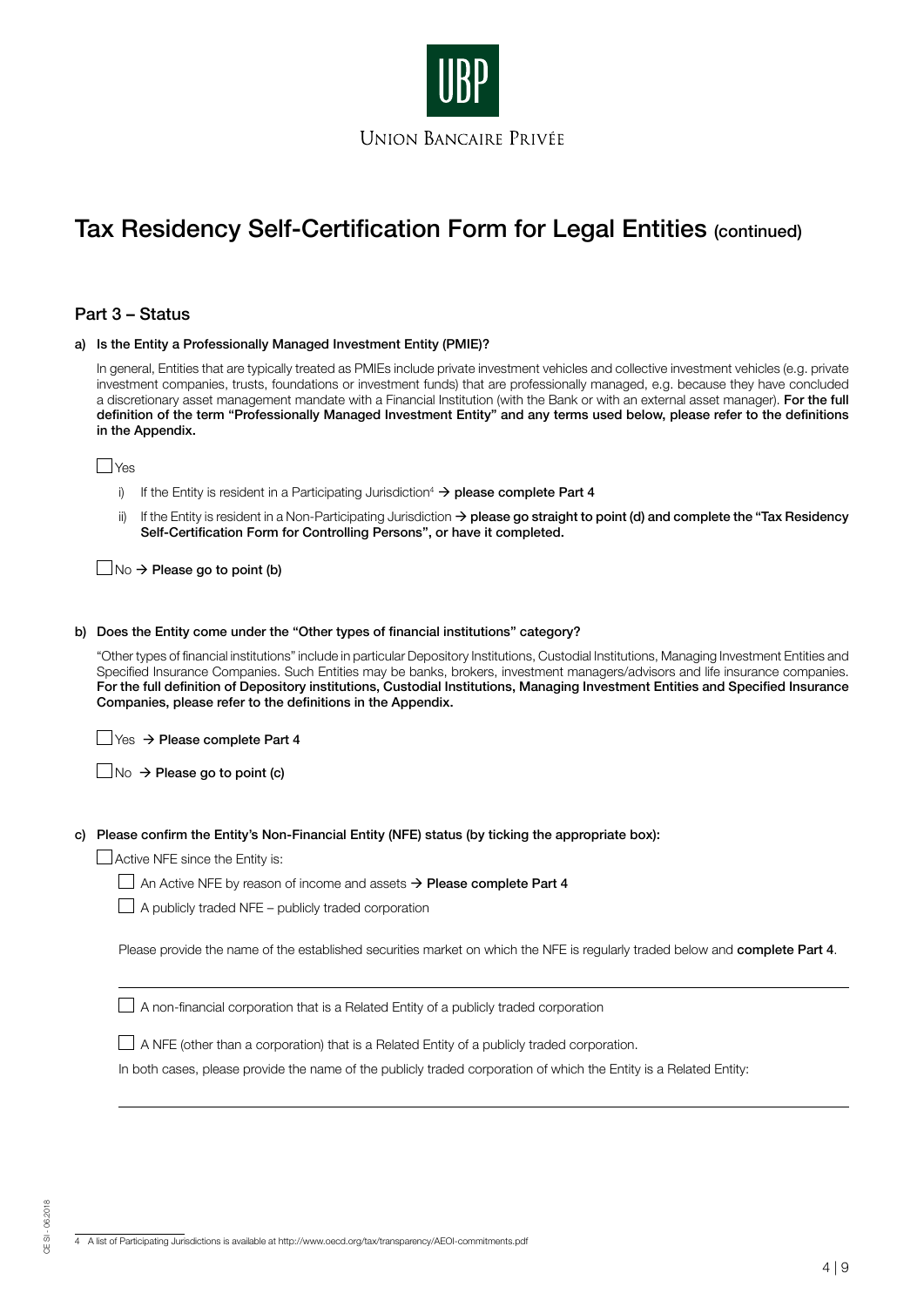

Please also provide the name of the established securities market on which the corporation is traded and complete Part 4

|                                                                                                                                                                                                                                                                                                                                           | A Government Entity or Central Bank > Please complete Part 4.                                                                                                 |                               |                                                 |  |  |                                                                                                                                                                           |
|-------------------------------------------------------------------------------------------------------------------------------------------------------------------------------------------------------------------------------------------------------------------------------------------------------------------------------------------|---------------------------------------------------------------------------------------------------------------------------------------------------------------|-------------------------------|-------------------------------------------------|--|--|---------------------------------------------------------------------------------------------------------------------------------------------------------------------------|
|                                                                                                                                                                                                                                                                                                                                           | An International Organization > Please complete Part 4.                                                                                                       |                               |                                                 |  |  |                                                                                                                                                                           |
|                                                                                                                                                                                                                                                                                                                                           | A Holding Entity that is a member of a non-financial group $\rightarrow$ Please complete Part 4.                                                              |                               |                                                 |  |  |                                                                                                                                                                           |
|                                                                                                                                                                                                                                                                                                                                           | A start-up NFE $\rightarrow$ Please complete Part 4.                                                                                                          |                               |                                                 |  |  |                                                                                                                                                                           |
|                                                                                                                                                                                                                                                                                                                                           | An NFE that is liquidating or emerging from bankruptcy $\rightarrow$ Please complete Part 4.                                                                  |                               |                                                 |  |  |                                                                                                                                                                           |
|                                                                                                                                                                                                                                                                                                                                           | A treasury center that is a member of a non-financial group $\rightarrow$ Please complete Part 4.                                                             |                               |                                                 |  |  |                                                                                                                                                                           |
|                                                                                                                                                                                                                                                                                                                                           | A Non-Profit Entity $\rightarrow$ Please complete Part 4.                                                                                                     |                               |                                                 |  |  |                                                                                                                                                                           |
| Passive NFE $\rightarrow$ Please go to point (d) and complete the "Tax Residency Self-Certification Form for Controlling Persons"<br>or have it completed.                                                                                                                                                                                |                                                                                                                                                               |                               |                                                 |  |  |                                                                                                                                                                           |
| d) Please list the Controlling Persons for the Professionally Managed Investment Entity resident in a non-Participating<br>Jurisdiction or the Passive NFE <sup>5</sup> .<br>In the table below, please indicate the name, date of birth and status of each Controlling Person, specifying the appropriate letter from<br>the list below. |                                                                                                                                                               |                               |                                                 |  |  |                                                                                                                                                                           |
|                                                                                                                                                                                                                                                                                                                                           |                                                                                                                                                               |                               |                                                 |  |  | Please also complete the "Tax Residency Self-Certification Form for Controlling Persons", or have it completed, for each Controlling<br>Person and return it to the Bank. |
|                                                                                                                                                                                                                                                                                                                                           | Surname - First name                                                                                                                                          | Date of birth<br>(dd/mm/yyyy) | Status of the Controlling<br>Person (see below) |  |  |                                                                                                                                                                           |
|                                                                                                                                                                                                                                                                                                                                           |                                                                                                                                                               |                               |                                                 |  |  |                                                                                                                                                                           |
|                                                                                                                                                                                                                                                                                                                                           |                                                                                                                                                               |                               |                                                 |  |  |                                                                                                                                                                           |
|                                                                                                                                                                                                                                                                                                                                           |                                                                                                                                                               |                               |                                                 |  |  |                                                                                                                                                                           |
|                                                                                                                                                                                                                                                                                                                                           |                                                                                                                                                               |                               |                                                 |  |  |                                                                                                                                                                           |
|                                                                                                                                                                                                                                                                                                                                           |                                                                                                                                                               |                               |                                                 |  |  |                                                                                                                                                                           |
|                                                                                                                                                                                                                                                                                                                                           |                                                                                                                                                               |                               |                                                 |  |  |                                                                                                                                                                           |
| а.                                                                                                                                                                                                                                                                                                                                        | Controlling Person of a legal person – control by ownership                                                                                                   |                               |                                                 |  |  |                                                                                                                                                                           |
| b.                                                                                                                                                                                                                                                                                                                                        | Controlling Person of a legal person - control by other means                                                                                                 |                               |                                                 |  |  |                                                                                                                                                                           |
| C.                                                                                                                                                                                                                                                                                                                                        | Controlling Person of a legal person - senior managing official                                                                                               |                               |                                                 |  |  |                                                                                                                                                                           |
| d.                                                                                                                                                                                                                                                                                                                                        | Controlling Person of a trust - settlor                                                                                                                       |                               |                                                 |  |  |                                                                                                                                                                           |
| е.                                                                                                                                                                                                                                                                                                                                        | Controlling Person of a trust - trustee                                                                                                                       |                               |                                                 |  |  |                                                                                                                                                                           |
| f.                                                                                                                                                                                                                                                                                                                                        | Controlling Person of a trust - protector                                                                                                                     |                               |                                                 |  |  |                                                                                                                                                                           |
| g.                                                                                                                                                                                                                                                                                                                                        | Controlling Person of a trust - beneficiary                                                                                                                   |                               |                                                 |  |  |                                                                                                                                                                           |
| h.                                                                                                                                                                                                                                                                                                                                        | Controlling Person of a trust - other                                                                                                                         |                               |                                                 |  |  |                                                                                                                                                                           |
| Τ.                                                                                                                                                                                                                                                                                                                                        | Controlling Person of a legal arrangement (non-trust) - settlor-equivalent                                                                                    |                               |                                                 |  |  |                                                                                                                                                                           |
| j.                                                                                                                                                                                                                                                                                                                                        | Controlling Person of a legal arrangement (non-trust) - trustee-equivalent                                                                                    |                               |                                                 |  |  |                                                                                                                                                                           |
| k.                                                                                                                                                                                                                                                                                                                                        | Controlling Person of a legal arrangement (non-trust) - protector-equivalent                                                                                  |                               |                                                 |  |  |                                                                                                                                                                           |
| I.                                                                                                                                                                                                                                                                                                                                        | Controlling Person of a legal arrangement (non-trust) - beneficiary-equivalent<br>m. Controlling Person of a legal arrangement (non-trust) - other-equivalent |                               |                                                 |  |  |                                                                                                                                                                           |

N.B.2:If the Account Holder is an Entity underlying a (non-trust) legal arrangement, the Controlling Person will be one of the types listed under points i. to m.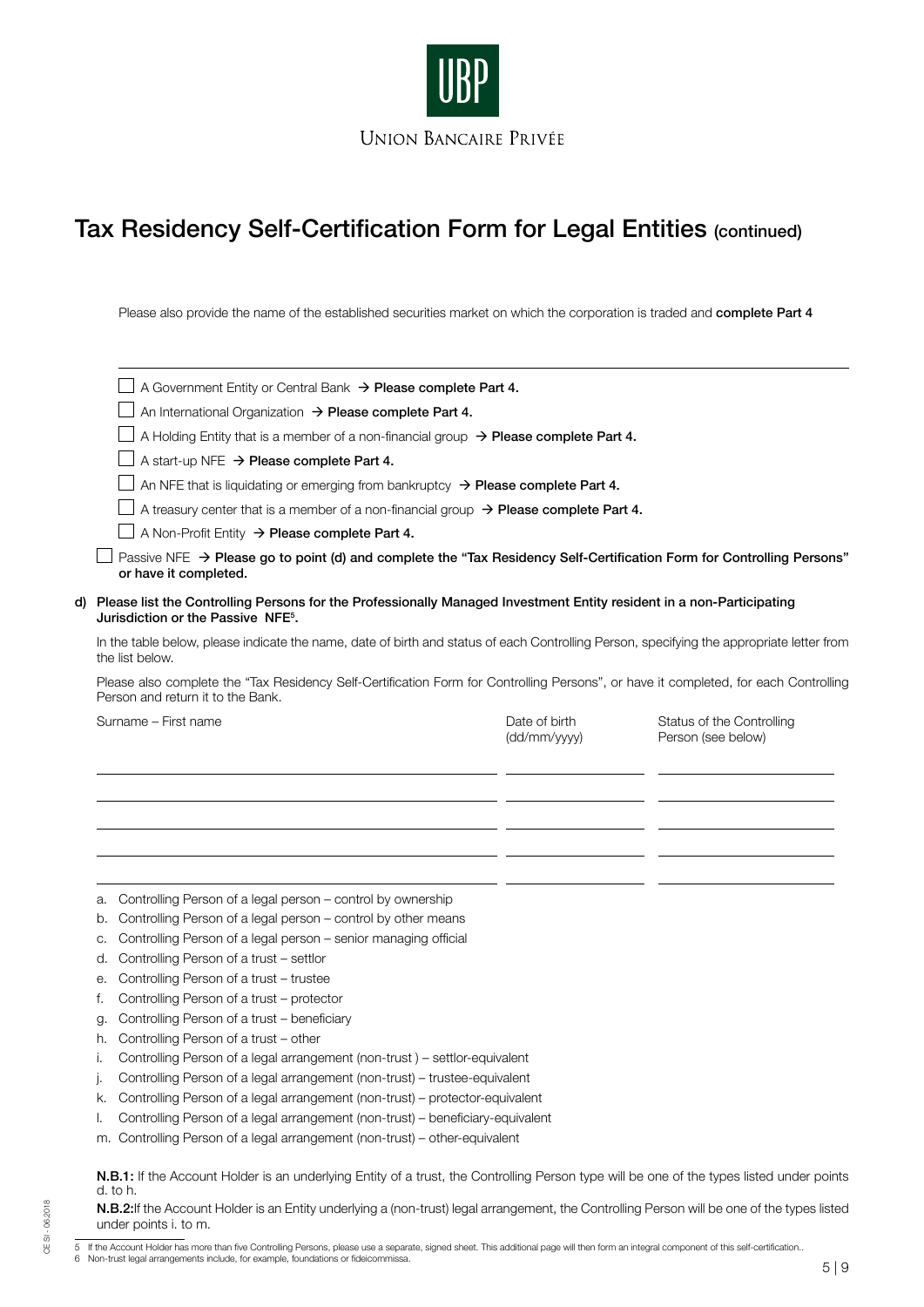

## Part 4 – Declarations and Signature

I understand that the information supplied by me will be covered by the full provisions of CRS laws and regulations of the Relevant Jurisdiction which set out how the Bank may use and share such information.

I acknowledge and accept that the information contained in this form and information regarding the account(s) may be reported to the Relevant Tax Authority and thereafter exchanged with the tax authorities of another country or countries in which the Account Holder(s) or Controlling Person(s) may be tax resident if that/those country (ies) has/have entered into Agreements to exchange financial account information.

Should the Account Holder's circumstances change and make the information contained herein incorrect, I undertake to provide the Bank with a suitably updated self-certification form promptly and within 30 days of such change in circumstances. I understand that if the information is not corrected, this may lead to reporting to the wrong country, which may have adverse tax consequences for the Account Holder(s) and/or the Controlling Person(s).

As regards Part 3 (d) and the requirement to state the Controlling Person(s), I hereby confirm that I have informed the Controlling Person(s) of the contents of the present form, that he/she/they has/have agreed in particular to the disclosure of his/her/their name(s) and personal data to foreign tax authorities where applicable and as described herein, and that he/she/they acknowledge(s) the requirement for him/her/ them to fill in the corresponding self-certification form.

I acknowledge and agree that (a) the information contained in this form is collected and may be kept by the financial institution for the purpose of automatic exchange of financial account information, and (b) such information and information regarding the account holder and any reportable account(s) may be reported by the financial institution to the Relevant Tax Authority and exchanged with the tax authorities of another jurisdiction or jurisdictions in which the account holder may be resident for tax purposes, pursuant to the legal provisions for exchange of financial account information provided under the laws and regulations of the Relevant Jurisdiction.

I undertake to advise the Bank of any change in circumstances which affects the tax residency status of the individual identified in Part 1 of this form or causes the information contained herein to become incorrect, and to provide the Bank with a suitably updated self-certification form within 30 days of such change in circumstances.

I declare that the information given and statements made in this form are, to the best of my knowledge and belief, true, correct and complete (in particular that the Account Holder(s) is/are not tax resident in another country/jurisdiction than the one(s) listed herein).

**Signature** 

Name in capitals

**Date** 

Please indicate the capacity in which you are signing<sup>7</sup>

### WARNING:

It is an offence under section 80(2E) of the Hong Kong Inland Revenue Ordinance if any person, in making a self-certification, makes a statement that is misleading, false or incorrect in a material particular AND knows, or is reckless as to whether, the statement is misleading, false or incorrect in a material particular. A person who commits the offence is liable on conviction to a fine at level 3 (i.e. HK\$10,000).

It is an offence under section 105M of the Singapore Income Tax Act (Chapter 134) any individual that is known to provide false or misleading information. An individual who commits the offence is liable to a penalty of a fine not exceeding \$10,000 and/or imprisonment of up to 2 years.

|      | For internal use only (confirmation by Relationship Manager) |           |
|------|--------------------------------------------------------------|-----------|
| Date | Trigram                                                      | Signature |

7 For example: Director or authorized representative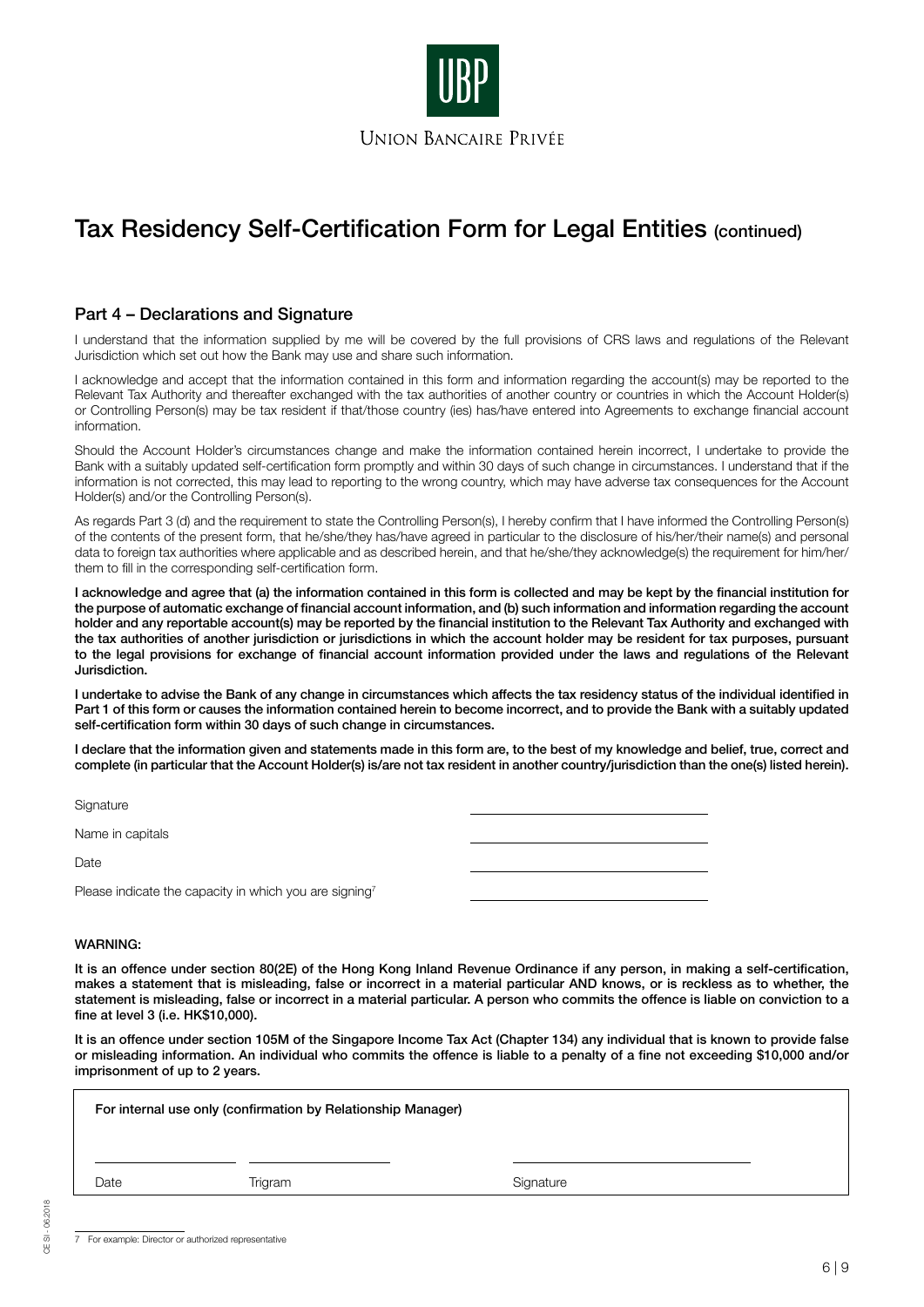

## Appendix

### "Account Holder"

The term "Account Holder" means the person listed or identified as the holder of a Financial Account. A person, other than a financial institution, holding a Financial Account for the benefit of another person as an agent, a custodian, a nominee, a signatory, an investment advisor, an intermediary, or a legal guardian is not treated as the Account Holder. In these circumstances that other person is the Account Holder. With respect to a jointly held account, each joint holder is treated as an Account Holder.

### "Active Non-Financial Entity (NFE)" ("Active NFE")

The term "Active NFE" means any NFE that meets any of the following criteria:

- a) Active NFE by reason of income and assets: less than 50% of the NFE's gross income for the preceding calendar year or other appropriate reporting period is passive income and less than 50% of the assets held by the NFE during the preceding calendar year or other appropriate reporting period are assets that produce or are held for the production of passive income;
- b) Publicly traded NFE and NFE related to a publicly traded Entity: the stock of the NFE is regularly traded on an established securities market or the NFE is a Related Entity of an Entity with stock that is regularly traded on an established securities market;
- c) Government Entity, International Organization or Central Bank: the NFE is a Government Entity, an International Organization, a Central Bank, or an Entity wholly owned by one or more of the foregoing;
- d) Holding Entity that is a member of a non-financial group: substantially all of the activities of the NFE consist of holding (in whole or in part) the outstanding stock of, or providing financing and services to, one or more subsidiaries that engage in trades or businesses other than the business of a Financial Institution, except that an Entity does not qualify for this status if the Entity functions (or holds itself out) as an investment fund, such as a private equity fund, venture capital fund, leveraged buyout fund, or any investment vehicle whose purpose is to acquire or fund companies and then hold interests in those companies as capital assets for investment purposes;
- e) Start-Up NFE: the NFE is not yet operating a business and has no prior operating history, but is investing capital into assets with the intent to operate a business other than that of a Financial Institution, provided that the NFE does not qualify for this exception after the date that is 24 months after the date of the initial organization of the NFE;
- f) NFE that is liquidating or emerging from bankruptcy: The NFE was not a Financial Institution in the past five years, and is in the process of liquidating its assets or is reorganizing with the intent to continue or recommence operations in a business other than that of a Financial Institution;
- g) Treasury Center that is a member of a non-financial group: the NFE primarily engages in financing and hedging transactions with, or for, Related Entities that are not Financial Institutions, and does not provide financing or hedging services to any Entity that is not a Related Entity, provided that the group of any such Related Entities is primarily engaged in a business other than that of a Financial Institution; or
- h) Non-profit Entity: the NFE meets all of the following requirements:
	- i. It is established and operated in its jurisdiction of residence exclusively for religious, charitable, scientific, artistic, cultural, athletic, or educational purposes; or it is established and operated in its jurisdiction of residence and is a professional organization, business league, chamber of commerce, labor organization, agricultural or horticultural organization, civic league or an organization operated exclusively for the promotion of social welfare;
	- ii. It is exempt from income tax in its jurisdiction of residence;
	- iii. It has no shareholders or members who have a proprietary or beneficial interest in its income or assets;
	- iv. The applicable laws of the NFE's jurisdiction of residence or the NFE's formation documents do not permit any income or assets of the NFE to be distributed to, or applied for the benefit of, a private person or non-charitable entity other than pursuant to the conduct of the NFE's charitable activities, or as payment of reasonable compensation for services rendered, or as payment representing the fair market value of property which the NFE has purchased; and
	- The applicable laws of the NFE's jurisdiction of residence or the NFE's formation documents require that, upon the NFE's liquidation or dissolution, all of its assets be distributed to a Government Entity or other non-profit organization, or escheat to the government of the NFE's jurisdiction of residence or any political subdivision thereof.

## "Collective Investment Vehicle that is an Investment Entity"

An Entity is generally considered an Investment Entity if it operates or behaves like a collective investment vehicle, a mutual fund, an exchange-traded fund, a private equity fund, a hedge fund, a venture capital fund, a leveraged buyout fund or any similar investment vehicle whose strategy consists of investing or reinvesting in financial assets and carrying out transactions with such assets. An Entity whose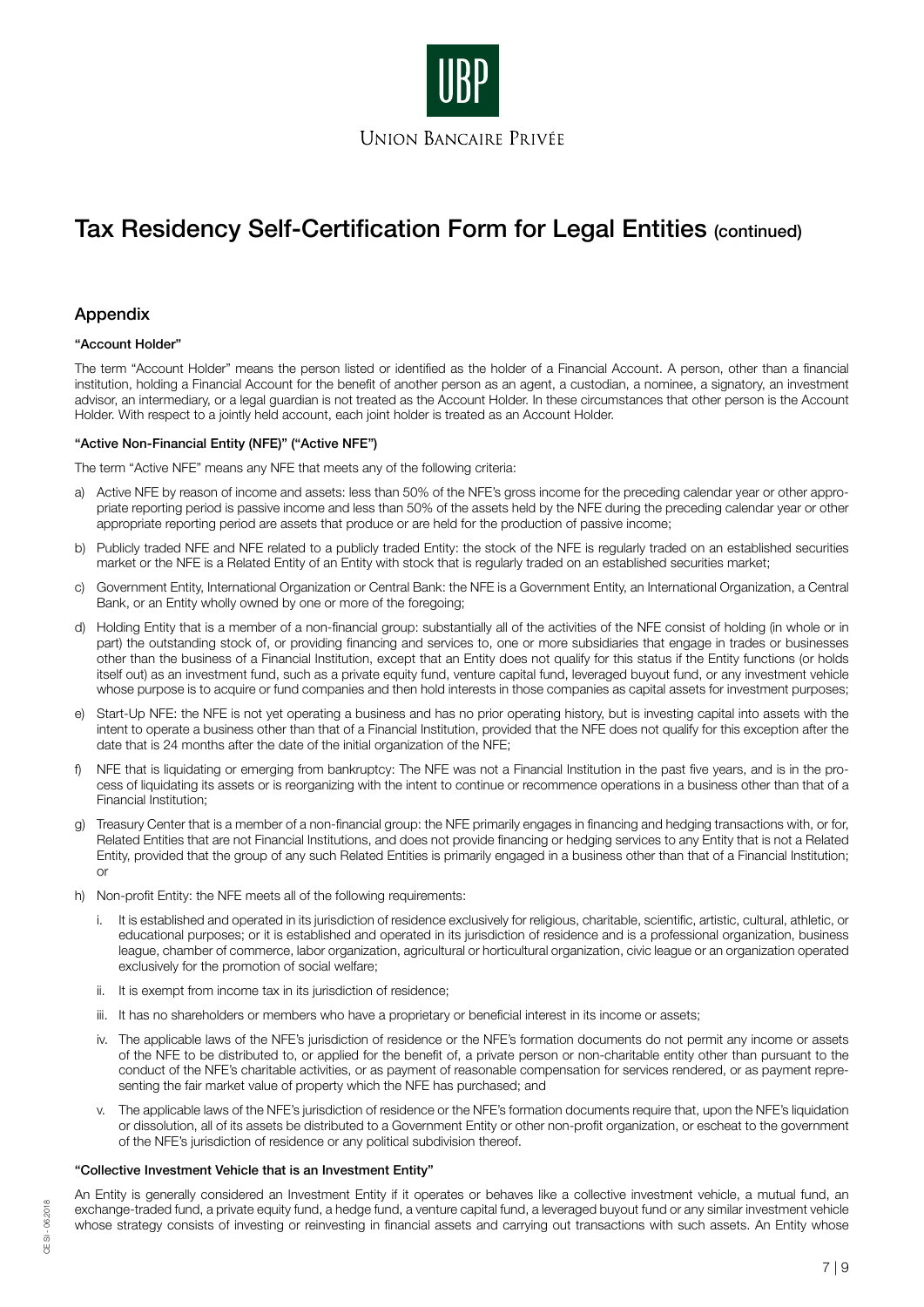

primary activity consists of carrying out investment, administration or management transactions relating to non-debt direct interests in real estate on behalf of third-parties, such as a real estate investment trust, will not constitute an Investment Entity.

#### "Controlling Person"

This is a natural person who exercises control over an entity. Where an entity Account Holder is treated as a Passive Non-Financial Entity ("NFE") then a financial institution must determine whether such Controlling Persons are Reportable Persons. This definition corresponds to the term "beneficial owner" as described in Recommendation 10 and the Interpretative Note on

Recommendation 10 of the Financial Action Task Force Recommendations (as adopted in February 2012)In the case of a trust, this term means the settlor(s), the trustee(s), the protector(s), the beneficiary/beneficiaries or the members of a class or classes of beneficiaries and any other individual exercising ultimate effective control over the trust. In the case of a legal arrangement other than a trust, such term means persons in equivalent or similar positions. The members, defined based on characteristics only, of a class of beneficiaries must not be treated as Controlling Persons until the person is known by name (then the rules for beneficiaries known by name will be applied depending on the type of rights). A discretionary beneficiary known by name will only be deemed a Controlling Person for calendar years or other suitable reference periods during which the person actually receives a distribution. A discretionary beneficiary must therefore be documented using the "Tax Residency Self-Certification Form for Individual Account Holders and Controlling Persons" in the year in which they receive their first distribution.

Note: Trustees and protectors who are entities ("Corporate Trustees" and "Corporate Protectors") will not be obliged to identify their own Controlling Persons. Settlors or beneficiaries of a trust or a foundation (or other equivalent legal arrangement) however will be obliged to identify their Controlling Persons. Thus, for example, an entity underlying a trust, foundation or other legal arrangement whose settlor or beneficiary is an entity, must identify the settlor-entity's or beneficiary-entity's Controlling Persons and notify the Bank thereof as though they were its own Controlling Persons.

Under AEOI rules, information about Controlling Persons is only required if the Account Holder Entity is:

- i. A Passive NFE
- ii. A Professionally Managed Investment Entity in a Non-Participating Jurisdiction.

#### "Country/jurisdiction of tax residence"

In general, an individual is deemed tax resident in a country/jurisdiction when, under the laws of said country/jurisdiction (including tax treaties), the individual pays, or should pay, tax on his or her total income because of his or her domicile, residence or any other criterion of a similar nature (i.e. unlimited tax liability) and not solely on sources of income originating from the country/jurisdiction in question.

The tax residence of an Entity is defined by the domestic legislation of the jurisdiction to which it is connected. In general, an Entity will be deemed resident in a jurisdiction for tax purposes when, under the legislation of said jurisdiction, it is liable to pay tax there due to its place of incorporation or organization, the address of its registered office, its principal office or its place of effective management (i.e. unlimited tax liability). On the other hand, an Entity will not be deemed resident in a jurisdiction for tax purposes solely due to the presence of a permanent establishment within said jurisdiction.

In the case of a trust, which is a Financial Institution (whether resident for tax purposes within a participating jurisdiction or not), the trust will be deemed to fall under the jurisdiction of a Participating Jurisdiction if one or more of its trustees are resident within said Participating Jurisdiction, except if the trust provides all reportable information (pursuant to the CRS pertaining to reportable accounts maintained by the trust) to another participating jurisdiction as a result of the trust's tax residence within that participating jurisdiction.

In the event of a conflict of residence between multiple jurisdictions, the double taxation treaties applicable between the jurisdictions in question should be referred to in order to determine which one takes precedence.

For further information about tax residence rules applicable within the OECD countries, please see the following link: http://www.oecd.org/ tax/automatic-exchange/crs-implementation-and-assistance/tax-residency/

#### "Custodial Institution"

The term "Custodial Institution" means any Entity that holds, as a substantial portion of its business, Financial Assets for the account of others. An Entity holds Financial Assets for the account of others as a substantial portion of its business if the Entity's gross income attributable to the holding of Financial Assets and related financial services equals or exceeds 20% of the Entity's gross income during the shorter of: (i) the three-year period that ends on 31 December (or the final day of a non-calendar year accounting period) prior to the year in which the determination is being made; or (ii) the period during which the Entity has been in existence (if shorter than three years).

### "Depository Institution"

The term "Depository Institution" means any Entity that accepts deposits in the ordinary course of a banking or similar business.